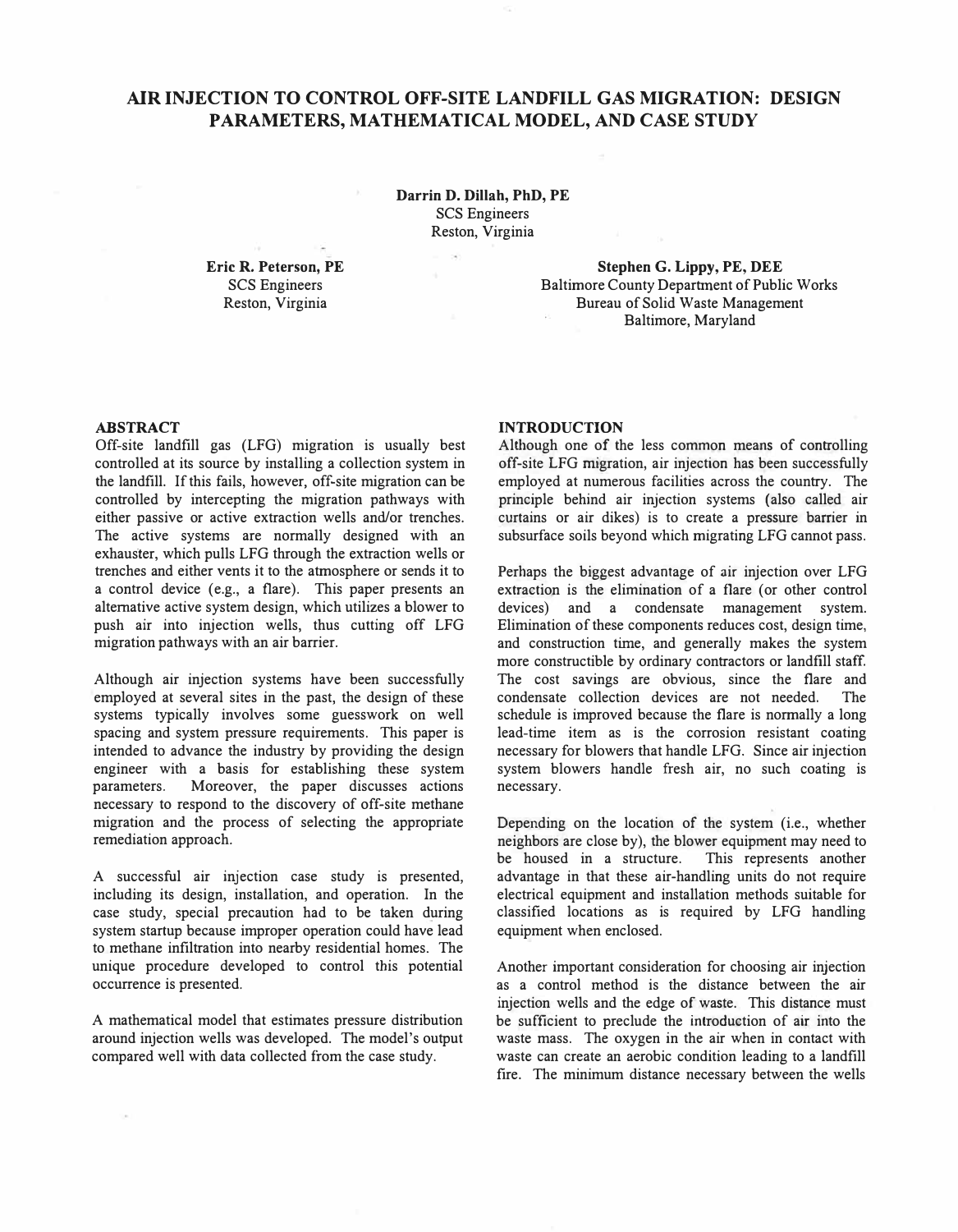and edge of waste has been typically quoted as at least 100 feet. However, as this paper will show, the distance is dependent on site geology and system parameters like well flow rate and pressure.

In this paper, a mathematical model is developed for an air injection well that is useful for establishing suitable system design and/or operational parameters (e.g., flow rate, pressure, and well spacing, and distance from edge of waste). The paper also presents an air curtain case study, data from which is used to verify the model.

### **MATHEMATICAL MODEL**

Our mathematical formulation is based on the simplified air injection model presented in Figure 1. Several parameters are introduced in this figure and are defined below:

| O       | $=$ | Flow rate into well,           |
|---------|-----|--------------------------------|
| D       |     | Depth of well,                 |
| Н       | $=$ | Length of well screen,         |
| r       | =   | Radial coordinate (centered on |
|         |     | the well).                     |
| $R_{w}$ | $=$ | Borehole radius, and           |
| $R_I$   |     | Radius of influence.           |

We assume that the induced well pressure causes the formation of concentric, cylindrical isobars (i.e., surfaces of equal pressure) centered on the well and that the injected air flows away from the well in a radial manner. Inherent in these assumptions is that the soil is homogeneous and isotropic, yet subsurface air flow is horizontal and does not "short-circuit" to the atmosphere. In addition, gas compressibility is ignored since the pressures applied to the soils are typically relatively low (1) psia range).

Furthermore, assuming that pressure head is the main driving force for movement of the injected air through the soil, we have from Darcy's equation that

$$
Q = -KA \frac{d\psi}{dr}
$$
 (1)

where

 $\cal K$ Soil permeability with respect  $\equiv$ to air.  $\overline{A}$ Cross-sectional area,  $=$ Pressure head  $(P/\gamma)$ .  $\mathcal{U}$  $=$  $\overline{P}$  $\equiv$ Pressure,  $\gamma$ Specific weight of air,

and the other parameters are as previously defined. Note that change of velocity and elevation heads with respect to

radial distance is negligible and is ignored in Darcy's equation, Eq. [1].

Let's introduce another parameter  $\overline{I}$ , vertical depth of influence, such that

$$
A = 2\pi r \bar{I} \tag{2}
$$

Substituting Eq. [2] into Eq. [1], rearranging, and integrating from  $r_1$  to  $r_2$  (where  $r_2$  is greater than  $r_1$ ), we get

$$
\int_{1}^{2} \frac{dr}{r} = -\frac{2\pi K \overline{I}}{Q} \int_{r_1}^{\psi_2} d\psi
$$
 (3)

Carrying out the integration in Eq. [3], we get

$$
\psi_1 - \psi_2 = \Delta \psi = \frac{Q}{2\pi K \overline{I}} \ln \left( \frac{r_2}{r_1} \right) \tag{4}
$$

Eq. [4] is the general mathematical form of our model. It states that pressure is a logarithmic function of distance from the well, proportional to Q, and inversely proportional to both K and  $\overline{I}$ .

Eq. [4] is a powerful tool for the design engineer. It tells the story of what happens to the injected air in the subsurface. For a given soil classification (i.e.,  $K$ ), the engineer could use Eq. [4] to select suitable design parameter combinations, i.e., applied pressure/flow rate/well spacing combinations.

Interestingly enough, the mathematical model for an extraction well (installed in soil) under similar assumptions would be the same as Eq. [4], except that  $\psi$  would be considered vacuum and  $Q$  would be flow rate extracted from the well.

#### **Model Analysis/Parameter Investigation**

To help understand our model, let's consider an example. An injection well is installed in soil of uniform profile: 5foot silty clay, 30-foot sand, and groundwater, top to bottom. The well is installed to groundwater and consists of a 30-foot gravel pack corresponding to the sand layer. (Since we expect that the injected air would move mainly in the more permeable sand layer,  $\overline{I}$  would be 30 feet, the depth of the sand layer.) The radius of the well borehole is 6 inches.

In order to investigate well pressures relative to  $R<sub>l</sub>$ , we will set  $r_1$  at 0.5 feet (radius of the borehole) and  $r_2$  at  $R_1$ . Thus, from Eq.  $[4]$ , we have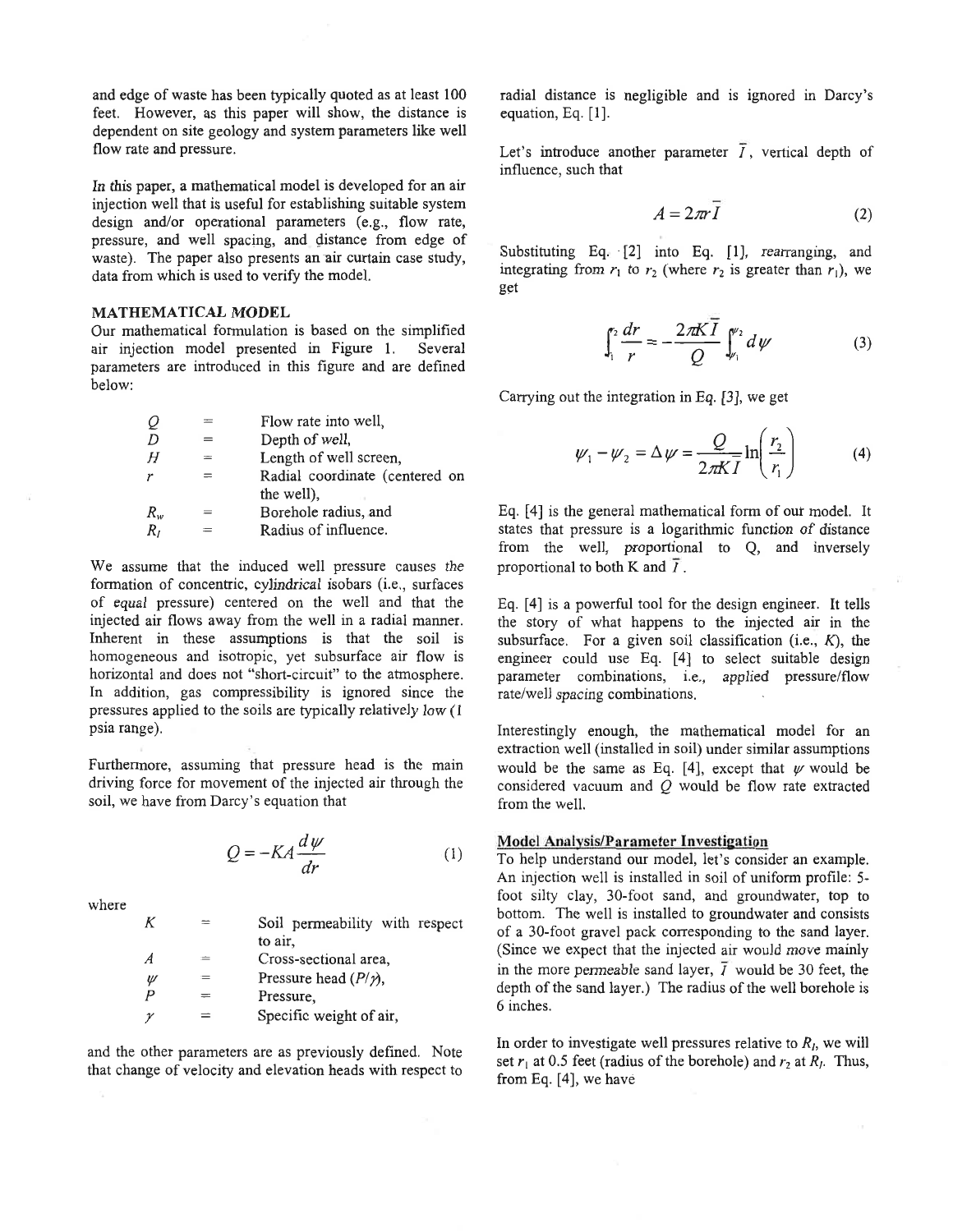$$
\Delta \psi = \frac{Q}{2\pi K \overline{I}} \ln(2R_I) \tag{5}
$$

For our example, if Q is set at 30 cubic feet per minute (cfm) and  $K$  is assumed to be about 2E-5 feet/sec (fps) for the sand, we calculate the results presented in Figure 2 (the middle curve, sand).

For example, it is estimated using Figure 2 that an applied pressure of about 8 inches of water column (in.-wc) (i.e., the pressure applied to the gravel pack) should cause a radius of influence of about 30 feet.

Figure 2 also plots curves for other typical soil types or permeabilities: silty sand ( $K$  of 2E-6 fps) and gravel ( $K$  of 2E-3 fps). (Refer to Table 1 for permeability values of various soil types.) Note that as  $K$  varies by orders of magnitude,  $\Delta \psi$  also varies by orders of magnitude. These curves suggest that the air injection technology becomes less attractive for soils of low permeability (silt to clay range), due to the high pressure requirements.

TABLE 1. PERMEABILITY VALUES

| <b>Soil Type</b> | Range*<br>(Darcy) | <b>Typical</b><br>(Darcy) | Typical Air**<br>Permeability<br>(fps) |
|------------------|-------------------|---------------------------|----------------------------------------|
| Gravel           | $1E2 - 1E5$       | 1E <sub>3</sub>           | $2E-3$                                 |
| Sand             | $5E-1-1E3$        | 10                        | $2E-5$                                 |
| Silty Sand       | $1E-2-1E2$        |                           | $2E-6$                                 |
| Silt             | $1F-4-1$          | $1E-3$                    | $2E-9$                                 |

\*Freeze and Cherry, 1979

\*\*Based on air at 20° Celsius or 68° Fahrenheit

Care should be used when interpreting the results of the model. For example, Figure 2 suggests that for gravel  $R_1$ has the potential to be much greater than 100 feet for only a slight increase of pressure, less than 1 in.-wc. This would be valid only if there exists an ideal case that perfectly fits our model assumptions. Consideration should be given to real situations such as atmospheric short-circuiting, the magnitude of static subsurface pressure gradient (that contributes to LFG movement), preferential movement, and other geological complexities that may exist, and adjustments should be made as appropriate.

Solving Eq. [5] for  $R_l$ , we get

$$
R_{I} = R_{w} \exp\left(\frac{2\pi K \bar{I} \Delta \psi}{Q}\right) \tag{6}
$$

where we have reintroduced  $r_1$ , setting it equal to  $R_w$ . From Eq. [6], we observe that  $R_i$  is directly proportional to  $R_w$ , neglecting the head losses that occur inside the gravel pack. Thus, a 12-inch diameter well will have twice as much influence as a 6-inch diameter well.

Eq. [6] also states that  $R_i$  would be larger in higherpermeability soils. In addition,  $R_I$  would increase for higher pressures and lower flow rates, provided  $\bar{I}$  remains the same. This situation is further discussed in the case study below.

## **CASE STUDY**

**Background** 

The Eastern Sanitary Landfill in Baltimore County is a 200-acre facility that presently has approximately 3:8 million tons of waste in place. Refer to Figure 3, Site Map. The facility opened in 1982 and the initial cells were constructed with a bentonite bottom liner and Hypalon liner on the cut side slopes. Off-site methane migration was detected in 1994 adjacent to one of the earlier cells, Phase II. A buffer of woods exists between the edge of waste and a residential road (Loreley Beach Road) across which several homes are located. Refer to Figure 4.

Migration was initially detected in monitoring probes located near the base of the landfill. Additional probes were installed between the monitoring wells and the edge of Loreley Beach Road. When these additional probes were found to contain methane concentrations exceeding 5%, several probes were installed in the yards of the homes across the road. Concurrent with the installations of these additional probes, the basements of these homes were monitored for methane. No methane was detected in the homes; however, methane concentrations exceeded 40% in several of the probes located on the residential property.

### Design, Installation, and Operation

Numerous conditions at this particular site warranted consideration of an air curtain. Specifically, the following factors lead to selection of this type of system:

- Installation of the system would need to be in the soil between the landfill and Loreley Beach Road to intercept the migrating LFG. This area was mostly wooded and limited space was available for a control device such as a flare, which would have required significant clearing of trees.
- Schedule was important; therefore, the previously mentioned schedule advantages of the air curtain were critical.
- Since no emissions are associated with the air  $\bullet$ curtain, the need for an air permit and the corresponding schedule delays were eliminated.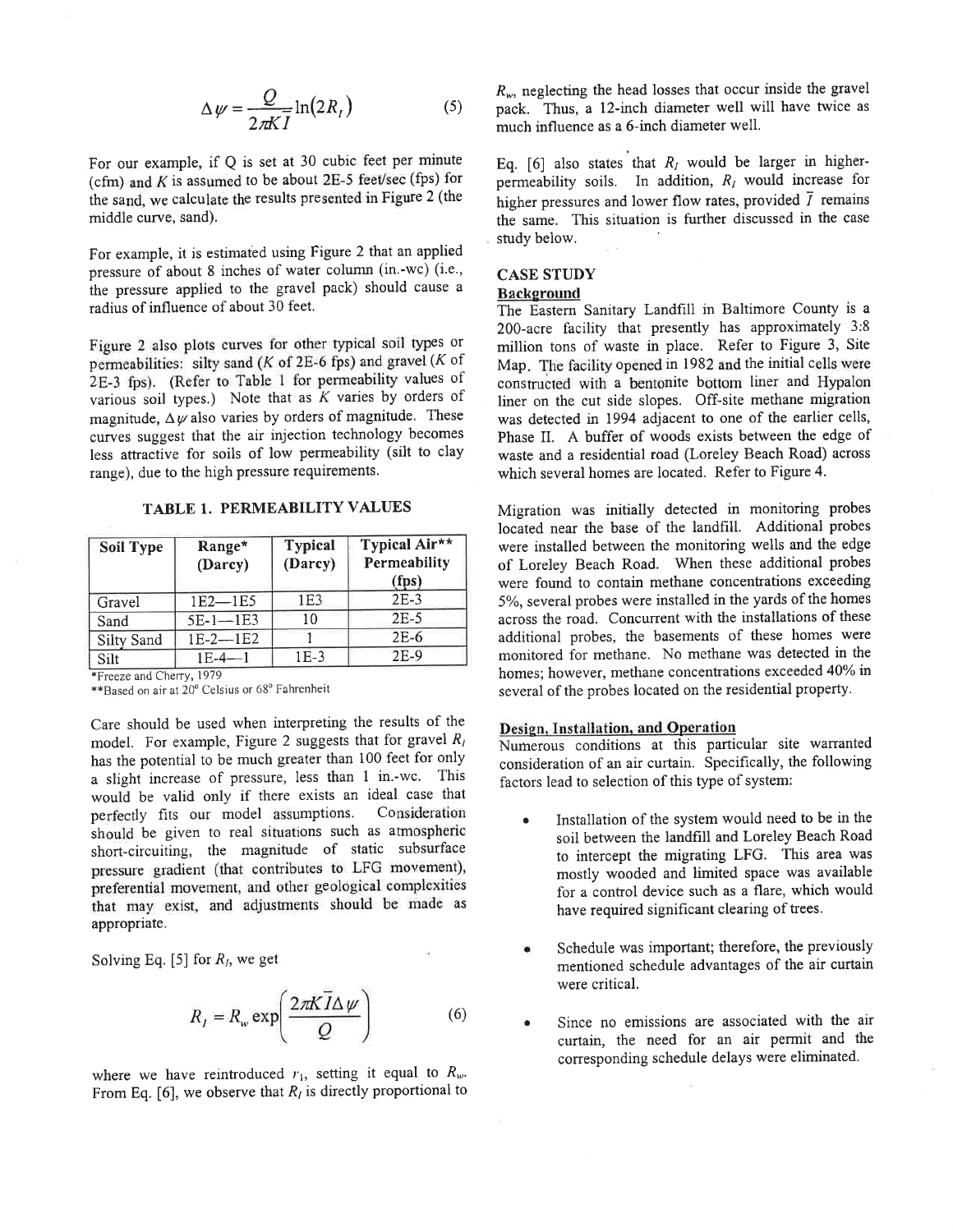- Noise was also a consideration and air-handling blowers could be housed in a small precast concrete building with no external equipment.
- As with every project, budget was a consideration. The lack of a flare or other control device coupled with the use of schedule 40 PVC piping and other off-the-shelf components enabled local plumbing contractors to respond to the request for bids.

The extent of the migration was well defined by the numerous monitoring probes. Therefore, the length of the air curtain was readily established based on the monitoring data. The depths of the air injection wells were limited by the depth to groundwater, which varied from 10 to 35 feet below grade. The control valves for the injection wells were housed in hand holes buried at grade to minimize the potential for tampering. Because no 3-phase power was available, two 5 hp blowers were employed to attain the desired pressure and flow.

The design of the blower station, piping and valves enabled temporary operations in the extraction mode during start-up of the system. This was an important aspect of the project since methane migration had already occurred beyond the system. If initial operations were in the injection mode, the methane already in the ground would have been pushed towards the homes.

Startup involved approximately one week of extraction of subsurface gases. These were vented to the atmosphere through a temporary exhaust stack. Extraction of the gas was conducted until the methane was removed from the probes in the residential yards and from the probes nearest Loreley Beach Road (on the landfill side). Once these probes were clean, air injection commenced. Since operating in the injection mode, the monitoring probes have remained clean.

Landfill staff operates and maintains the system. The system has been nearly trouble free except for one instance when water got into the header piping after an unprecedented duration of heavy rains and simultaneous power outage. At that time, it was necessary to pump water out of the header using a small portable pump to clear the lines.

Monitoring the system can be done remotely via a telephone dialer that enunciates the system status. The dialer also enables the caller to listen to sounds within the building, which provides a positive indication that the blower equipment is operating.

### **Field Data Comparison to Model**

Field data was collected during system startup. Our analysis here will focus around well W-2, due to the good population of probes in this area (refer to Figure 4). Table 2 presents monitoring data for four monitoring events.

The soil profile in the vicinity of W-2 and the nearby probes is presented in Figure 5. This profile is based on the well/probe drill logs; the groundwater elevation is approximated from well data in the nearby area.

| TABLE 2. FIELD DATA |  |
|---------------------|--|
|---------------------|--|

| Date   | Probe<br>$P-35B$<br>$(in.-wc)$ | Probe<br>$P-27$<br>$(in.-wc)$ | Probe<br>$P-35A$<br>$(in.-wc)$ | Well *<br>$W-2$<br>(cfm) |
|--------|--------------------------------|-------------------------------|--------------------------------|--------------------------|
| 7/7/97 | 2.0                            |                               |                                |                          |
|        | 3.2                            | 2.5                           |                                | 34                       |
| 7/9/97 | 3.1                            | 2.3                           |                                | 38                       |
|        | 5.0                            | 3.9                           |                                |                          |

\* Approximate flow based on measured flow rate at the blower and flow ratios recorded during system balancing

As seen in Figure 5, the soil profile basically consists of a silt layer over a sand layer, except for around P-35A. At P-35A, there also exists a sand layer in the uppermost region of the profile. The profile suggests that the flow pathways of injected air would be mainly in the sand layer between the silt layer and the groundwater, which is about 30 feet deep on average. In addition, it suggests that the injected air may not directly influence P-35A, which is confirmed by the field data (pressure measurements) listed in Table 2.

Based on the field data and site geology,  $\psi$ , r, and  $\bar{I}$  in Eq. [4] are either known or can be approximated. The unknown variables are  $K$  and  $Q$ , although we do have a "ballpark" estimate for  $Q$ . Table 3 presents results of an error analysis that found the best fit for these variables. These results only consider P-35B and P-27 since, as mentioned, we believe that the injected air did not directly influence P-35A. The distances of P-35B and P-27 relative to W-2 are 5 feet and 14 feet, respectively (refer to Figure 5).  $\bar{I}$  was assumed to be 30 feet, the average depth of the sand layer over the groundwater.

TABLE 3. BEST-FIT RESULTS

| Date   | $\Delta \psi$<br>$(in.-wc)$ | (fps)  | (cfm) |
|--------|-----------------------------|--------|-------|
| 7/7/97 | 0.3                         | $4E-3$ | 15    |
|        | 0.7                         | $4E-3$ | 35    |
| 7/9/97 | 0.8                         | $4E-3$ | 41    |
|        |                             | $4E-3$ | 56    |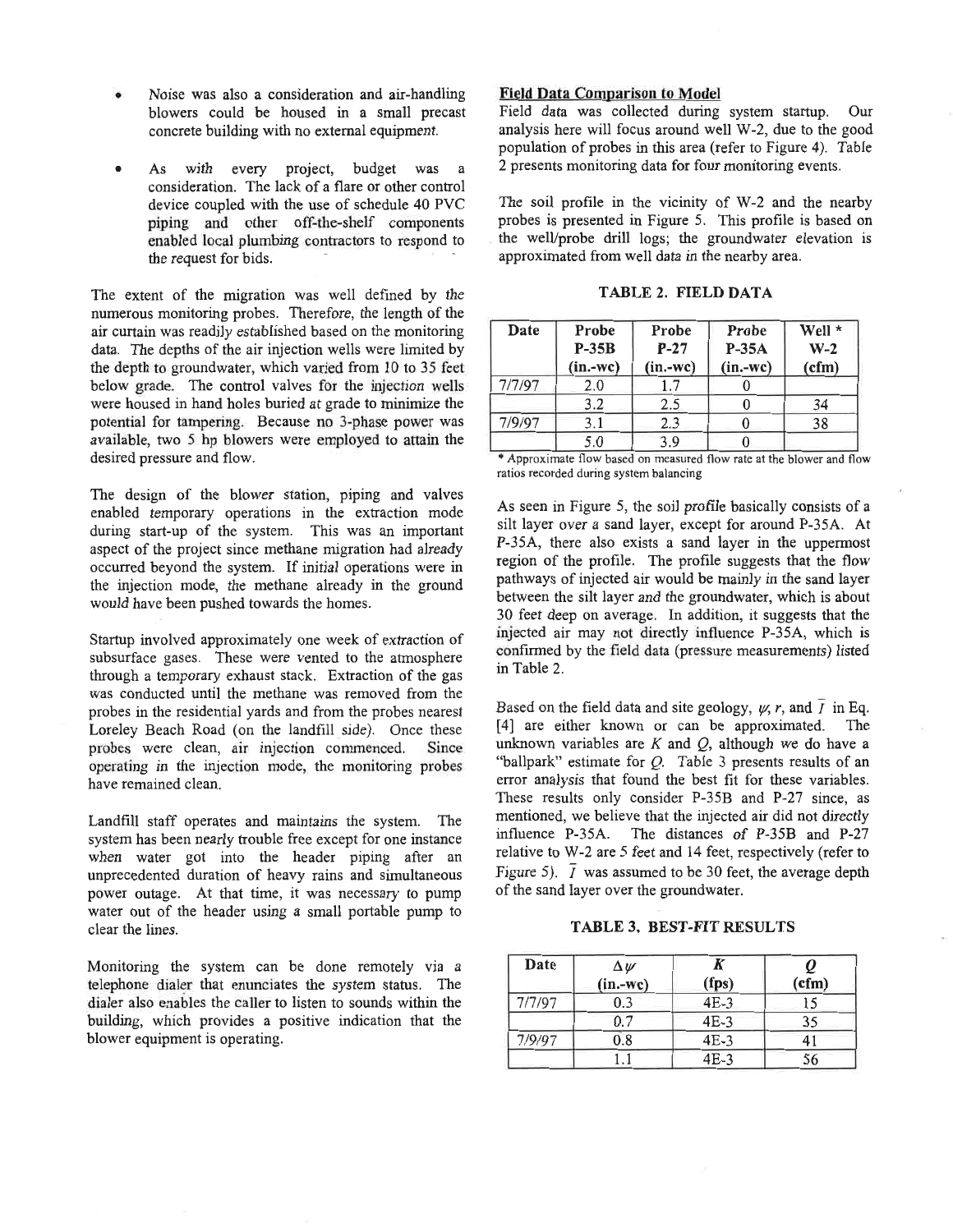As shown in Table 3, the best-fit estimate for  $K$  is 4E-3 fps. The table also shows best-fit estimates for  $O$  for the four monitoring events: notice that they correspond well with the field data estimates in Table 2.

The best-fit curves and actual data points are plotted in Figure 6 for the four monitoring events: almost perfect fits are indicated. It is interesting to note that the lowpressure/low-flow curve (bottom curve) indicates that these pressure/flow settings can cause a larger radius of influence (assuming that the static subsurface pressure gradient contributing to LFG movement is negligible). This is the case if the depth of influence,  $\overline{I}$ , remains the same as pressure and flow changes, as we have assumed here. (It is analogous to pipe flow: head loss decreases with decreasing flow and increasing diameter and vice visa.) However, if  $\overline{I}$  also changes such that it decreased for decreasing well pressure, the radius of influence will also decrease, in accordance with the model. This scenario was not investigated here, due to limited field data.

### **REFERENCES**

Freeze, R. A., and Cherry, J. A., 1979, Groundwater, Prentice Hall, Englewood Cliffs, NJ, Ch. 2, p. 29.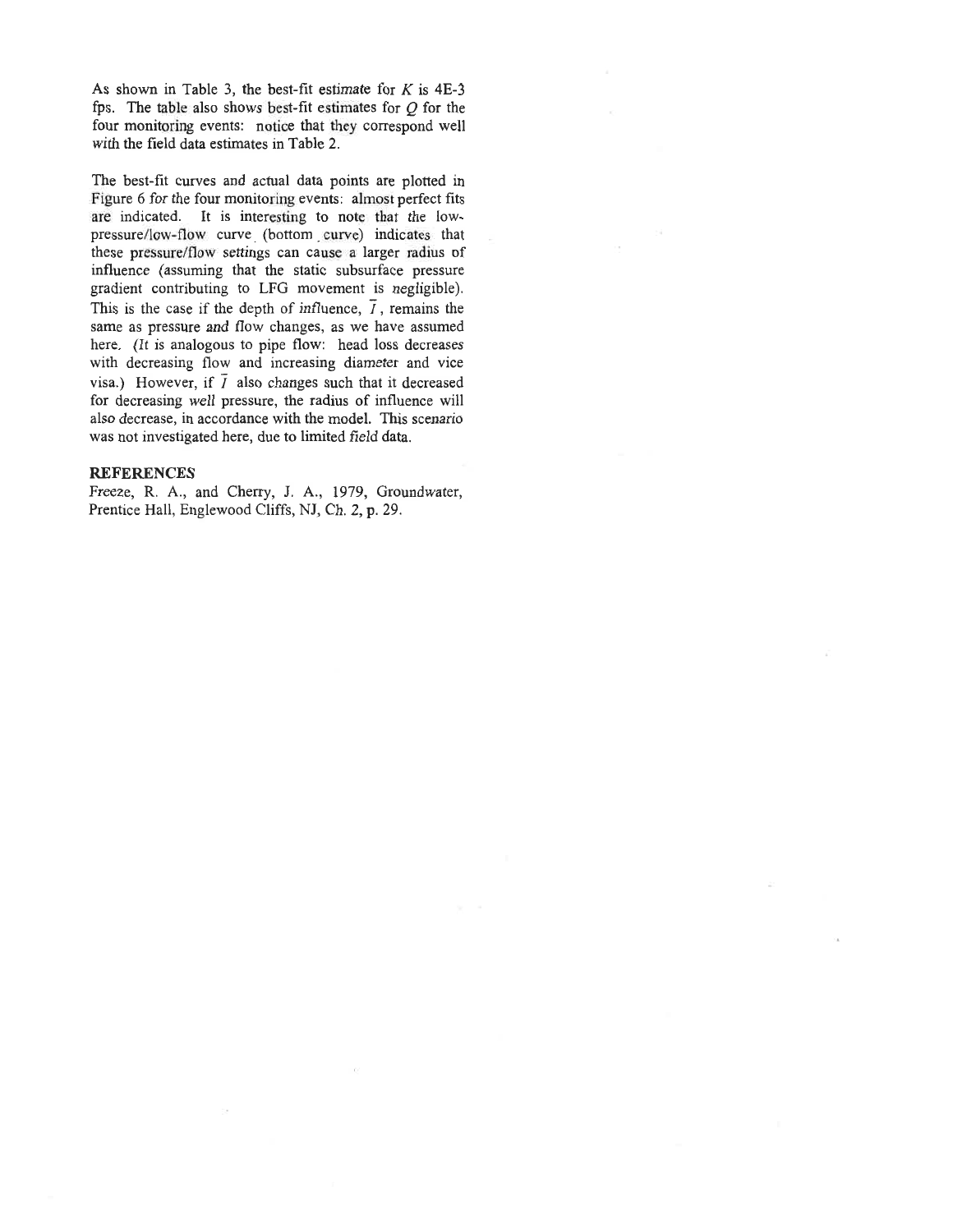

FIGURE 1. AIR INJECTION MODEL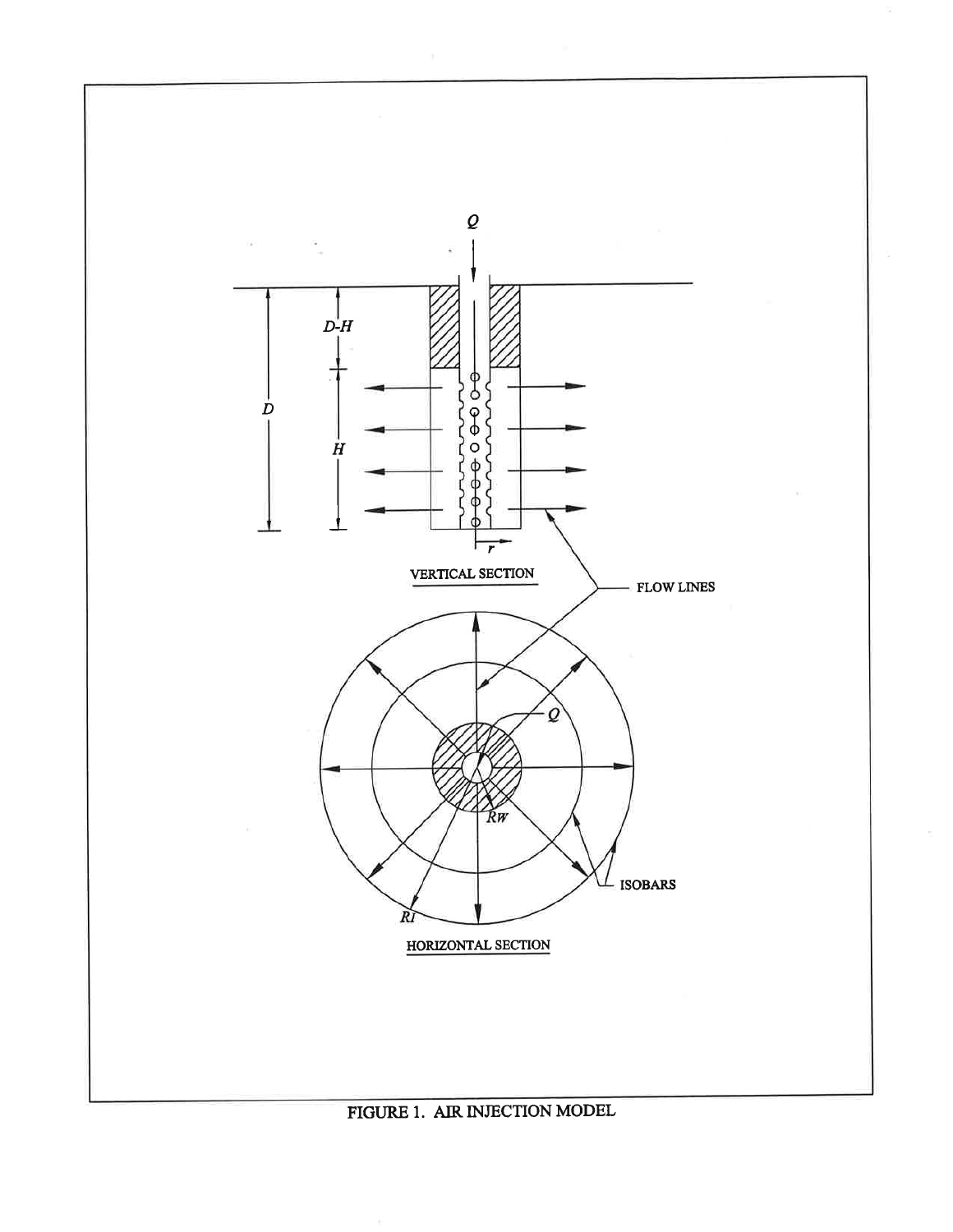

ä

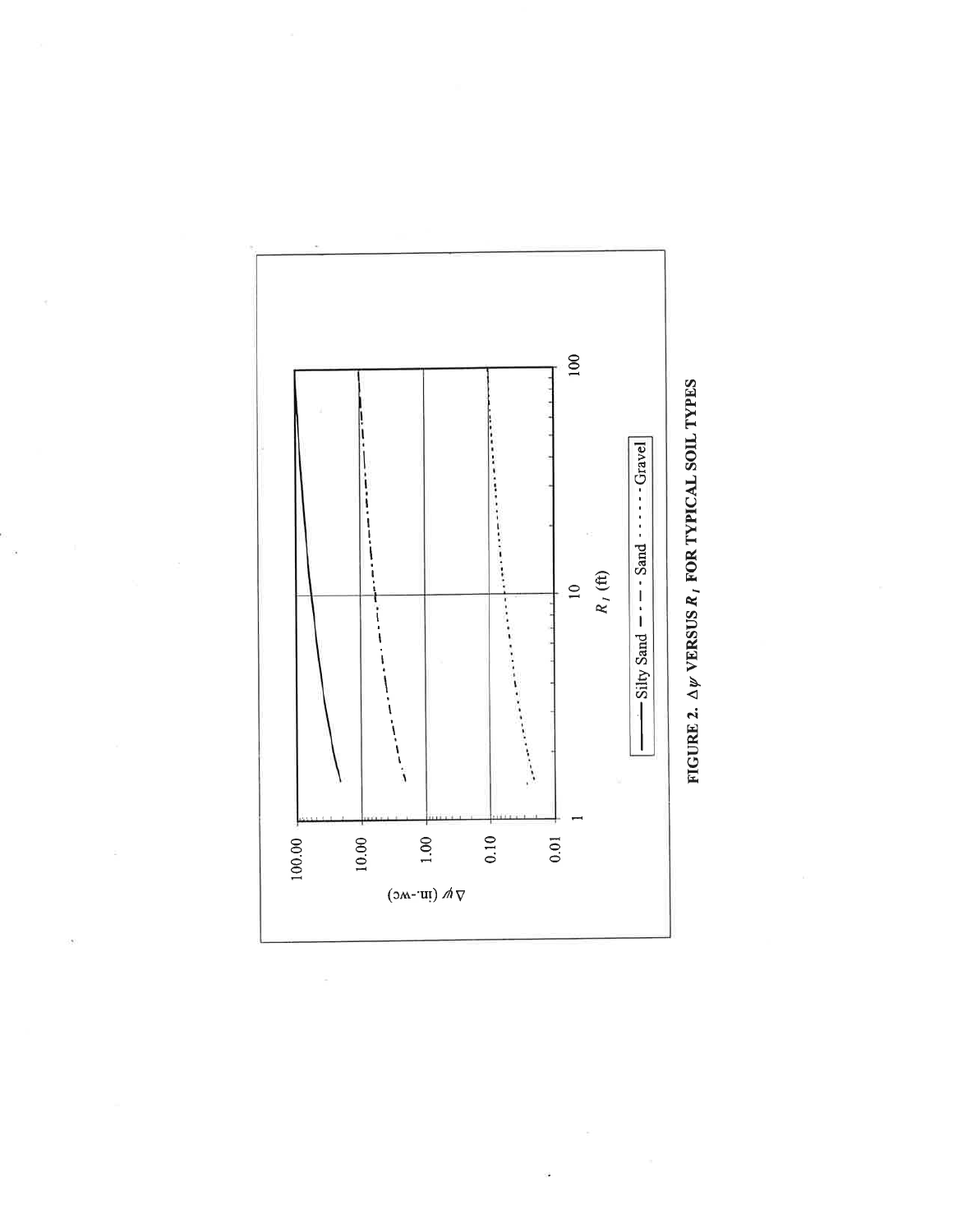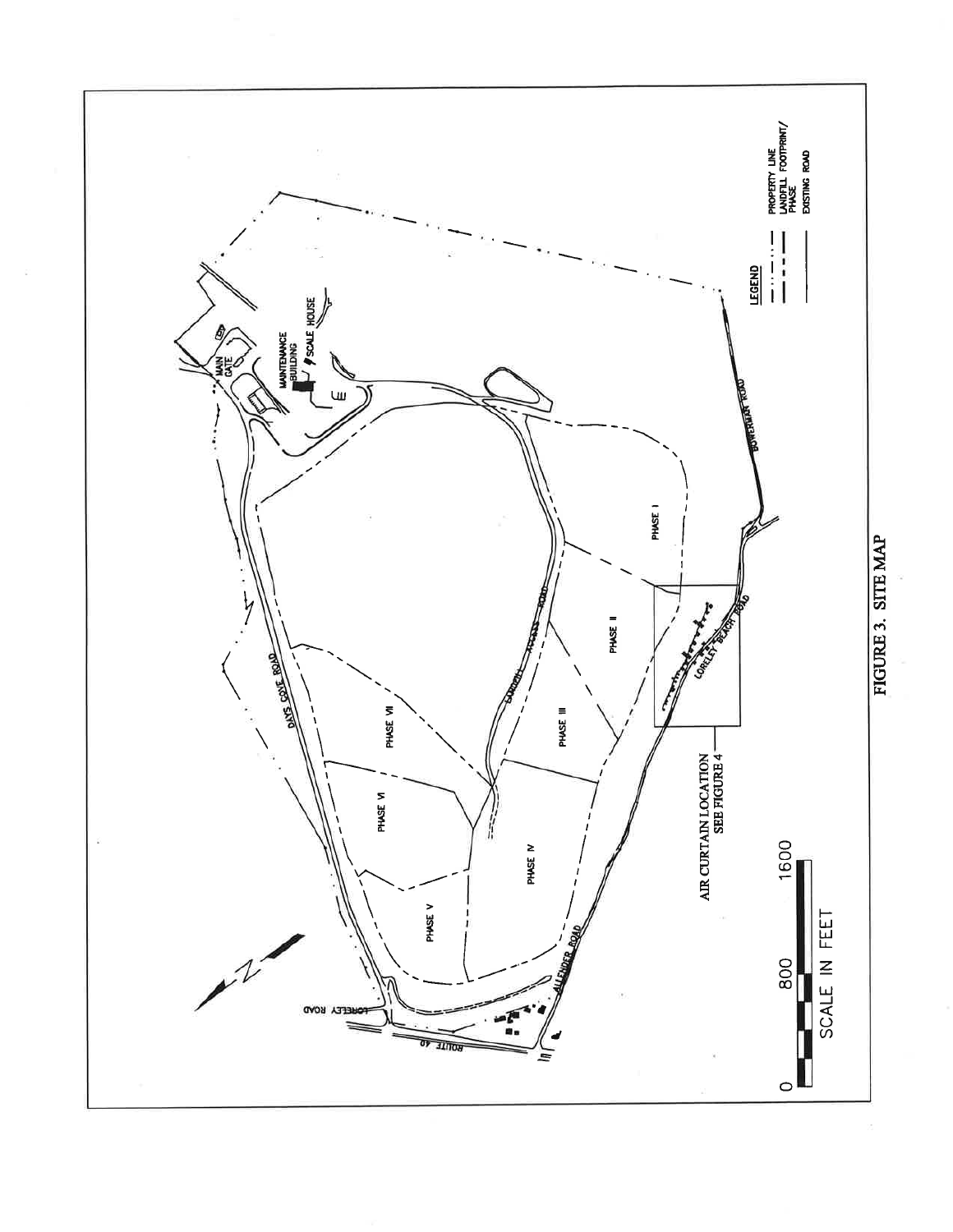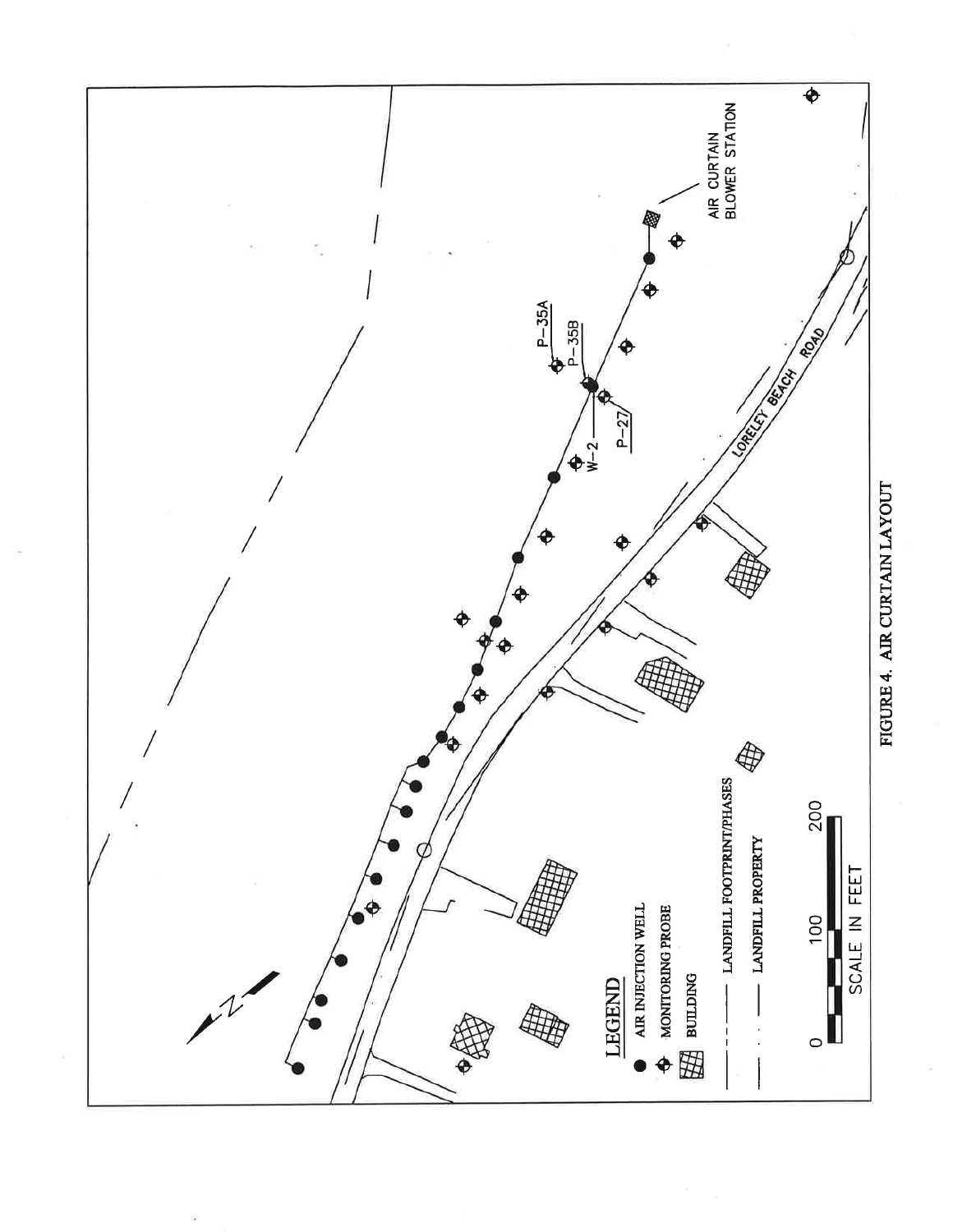